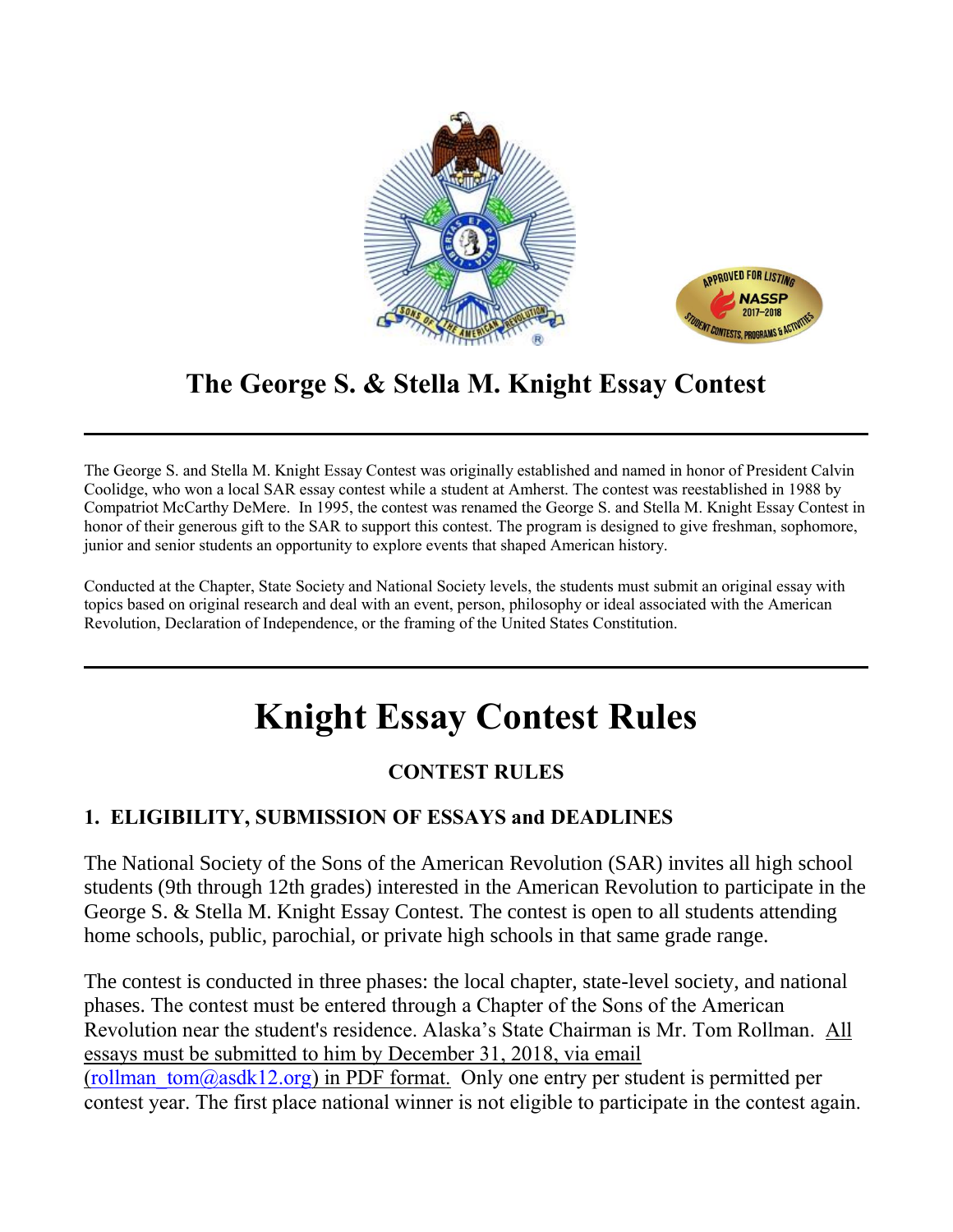State Chairmen must submit their winning essays and the national contest entry form to the National Chairman no later than February 28th.

The National Chairman will notify all state chairmen who submitted an essay whether their entry was among the finalists by early April. The national winners will be informed in order to be able to attend the Congress. The first-place national winner will read the winning essay at the Youth Awards Luncheon. The winning essay will be published in The SAR Magazine.

## **2. ESSAY SUBJECTS and RESEARCH REQUIREMENTS**

The topic of the essay shall deal with *an event, person, philosophy, or ideal associated with the American Revolution, the Declaration of Independence, or the framing of the United States Constitution***.** The essay must be based upon no less than *five references*, at least *three of which must be published works*. References to an encyclopedia or Internet websites are acceptable, but will not be satisfy the requirement that at least three references be published works. If there are no published references, the essay will be disqualified. Plagiarism will be grounds for immediate disqualification.

## **3. ESSAY FORMAT REQUIREMENTS**

Contest entries must be submitted as PDF files attached to emails. The essay must have four parts: A) Title Page, B) Essay Pages, C) Bibliography or works cited, and 4) Applicant's Biography. The title page, bibliography, and applicant's biography must be listed on separate pages and no reference to the applicant's name or information can be part of the essay pages or bibliography. Please follow these rules exactly. Essays that do not conform to the rules may be immediately disqualified.

#### **A) Title Page – The title page must include the following:**

- Title of the Essay
- Applicant's name, grade, address, phone number & email
- Applicant's high school's name, address & phone number
- Statement on how applicant learned about the contest (if from the Internet, include the URL of the website)

#### **B) Essay Pages – The essay must:**

- Be a minimum of 800 and a maximum of 1,200 words (excluding title page, footnotes, bibliography, page and biography)
- Include the title on the first page
- Have no applicant information included on the essay pages
- Be written in 12-point Times New Roman font and double-spaced
- Use  $8\frac{1}{2}$ " by 11" paper with 1" margins on all sides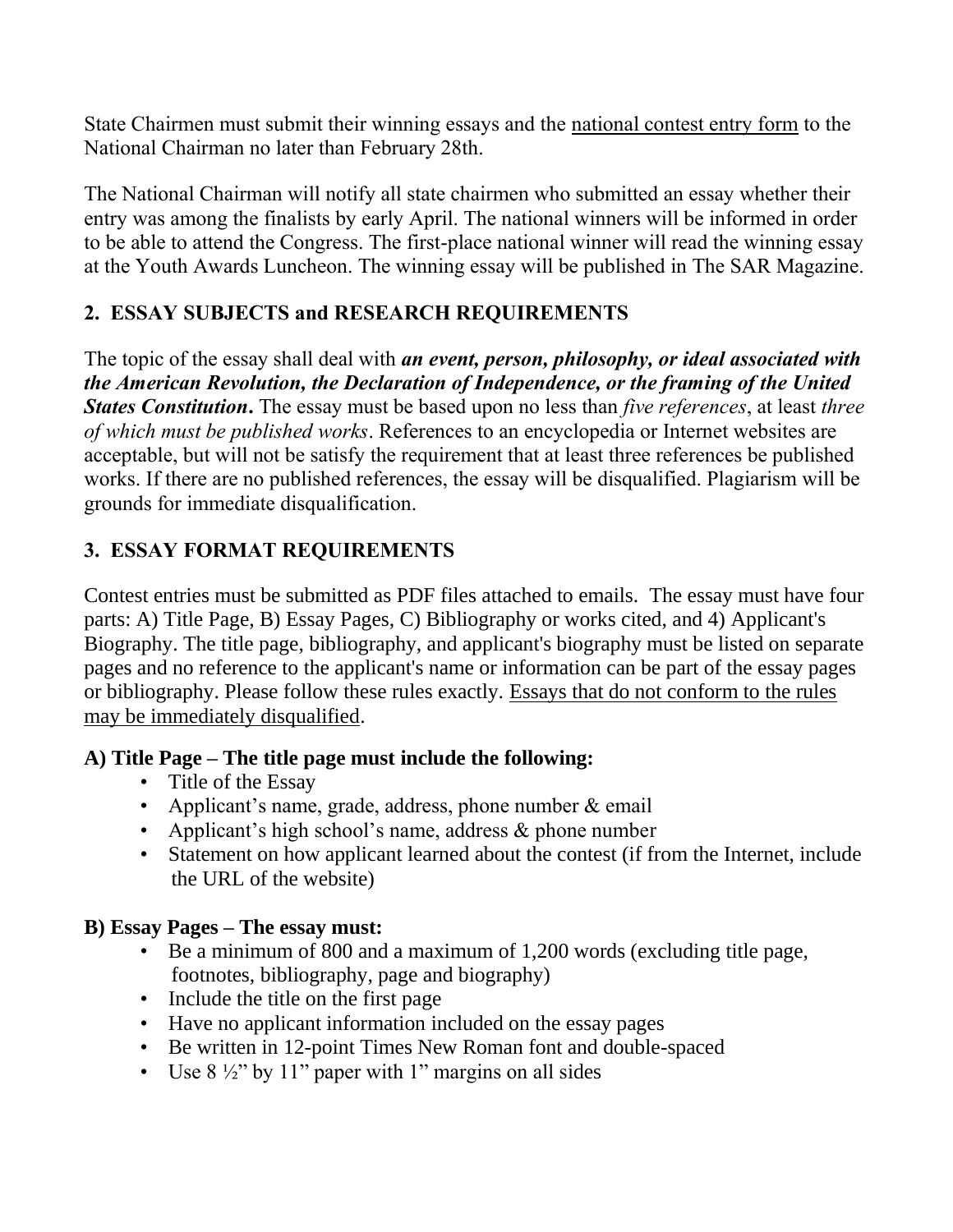- Number essay pages sequentially, starting with "1"
- Have no graphics, special covers or bindings

#### **C) Bibliography pages – The bibliography must have:**

- Citations in the essay and references in the bibliography must be in accordance with a widely used, publicly available citation system (Examples include the Chicago Manual of Style, the MLA Manual of Style, & the MHRA Style Guide)
- Specify the bibliography system used
- No applicant information listed anywhere
- A minimum of 5 references, 3 of which must be published works (encyclopedias or internet sources are acceptable but not considered part of the 3 published works)

#### **D) Biography page - The biography must:**

- Be limited to one page.
- Include academic awards and achievements, school activities, community activities and plans for college.

#### **4. JUDGING CRITERIA**

Essays which meet the criteria above will be accepted and judged equally on the following criteria:

- Historical accuracy
- Clarity of thought
- Organization and proven topic
- Grammar and spelling
- Documentation

#### **5. AWARDS**

The State of Alaska Society Awards are as follows:

- First place: **\$500** and a medal with a recognition certificate
- Second Place: **\$250** and a recognition certificate
- Third Place: **\$100** and a recognition certificate

The National Society awards are as follows: